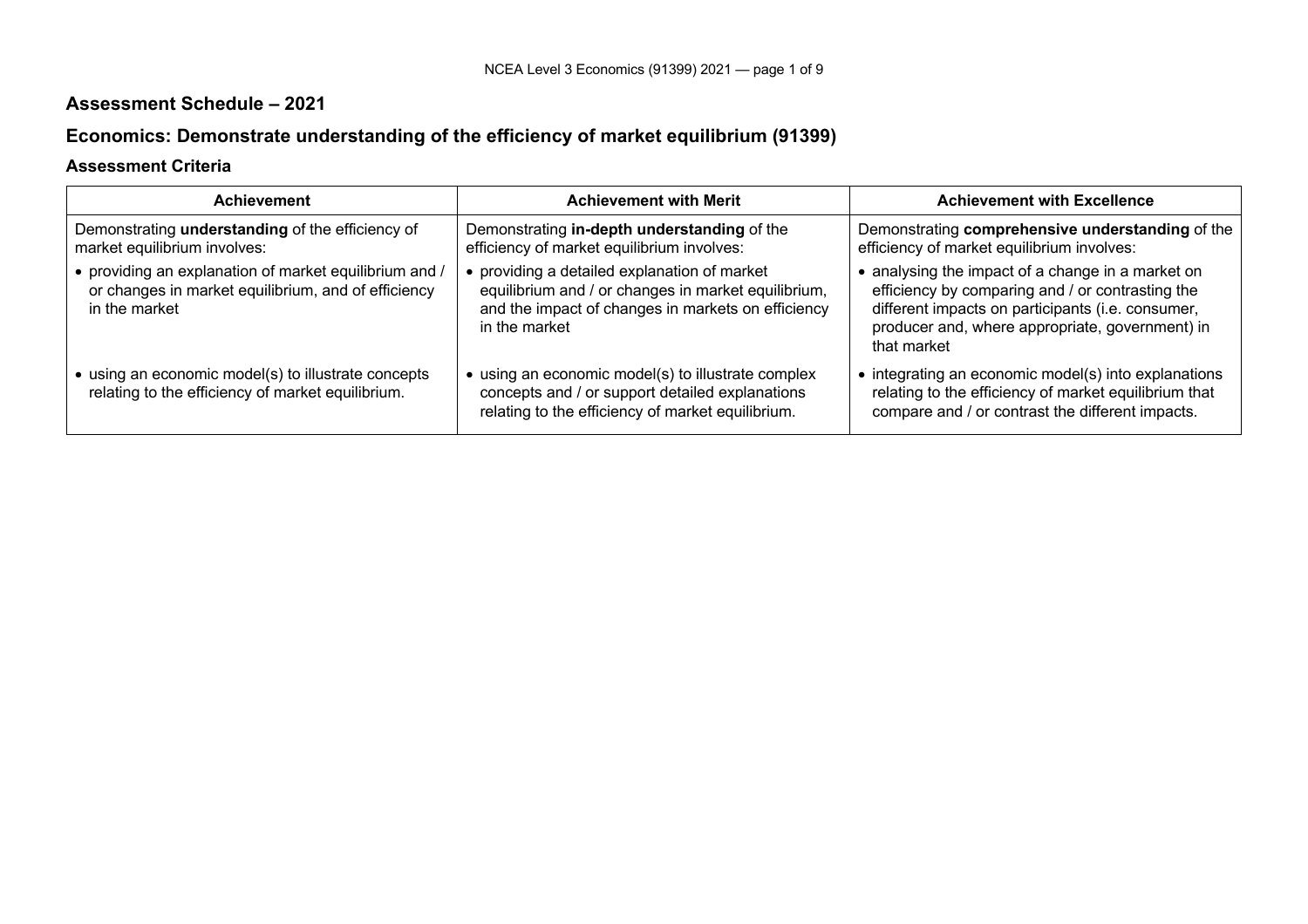## **Evidence**

| Q <sub>1</sub> | Sample evidence                                                                                                                                                                                                                                                                                                                                                                                                                                                                                                                                                                                                                                                                                                                                                                                                                                                                                                                                                                                                                                                                                                                                                                                              | <b>Achievement</b>                                                                                                                                                                                                                               | <b>Achievement with Merit</b>                                                                                                                                                                                                                                                                                                                                                                                                                                                                      | <b>Achievement with Excellence</b>                                                                                                                                                                                                                                                                                                                                                                                                                                                                                                                                                                     |
|----------------|--------------------------------------------------------------------------------------------------------------------------------------------------------------------------------------------------------------------------------------------------------------------------------------------------------------------------------------------------------------------------------------------------------------------------------------------------------------------------------------------------------------------------------------------------------------------------------------------------------------------------------------------------------------------------------------------------------------------------------------------------------------------------------------------------------------------------------------------------------------------------------------------------------------------------------------------------------------------------------------------------------------------------------------------------------------------------------------------------------------------------------------------------------------------------------------------------------------|--------------------------------------------------------------------------------------------------------------------------------------------------------------------------------------------------------------------------------------------------|----------------------------------------------------------------------------------------------------------------------------------------------------------------------------------------------------------------------------------------------------------------------------------------------------------------------------------------------------------------------------------------------------------------------------------------------------------------------------------------------------|--------------------------------------------------------------------------------------------------------------------------------------------------------------------------------------------------------------------------------------------------------------------------------------------------------------------------------------------------------------------------------------------------------------------------------------------------------------------------------------------------------------------------------------------------------------------------------------------------------|
| (a)            | See Appendix.                                                                                                                                                                                                                                                                                                                                                                                                                                                                                                                                                                                                                                                                                                                                                                                                                                                                                                                                                                                                                                                                                                                                                                                                | P <sub>2</sub> correctly labelled.                                                                                                                                                                                                               |                                                                                                                                                                                                                                                                                                                                                                                                                                                                                                    |                                                                                                                                                                                                                                                                                                                                                                                                                                                                                                                                                                                                        |
| (b)            | See Appendix.                                                                                                                                                                                                                                                                                                                                                                                                                                                                                                                                                                                                                                                                                                                                                                                                                                                                                                                                                                                                                                                                                                                                                                                                | Two of:<br>- change in CS correctly<br>shaded and labelled<br>- change in PS correctly<br>shaded and labelled<br>- DWL correctly shaded and<br>labelled.                                                                                         |                                                                                                                                                                                                                                                                                                                                                                                                                                                                                                    |                                                                                                                                                                                                                                                                                                                                                                                                                                                                                                                                                                                                        |
| (c)            | The subsidy will result in a loss of allocative efficiency as<br>the cost of the subsidy to the Government is not fully<br>offset by the gain in consumer surplus plus the gain in<br>producer surplus, resulting in a deadweight loss. This<br>means total surpluses are not maximised.                                                                                                                                                                                                                                                                                                                                                                                                                                                                                                                                                                                                                                                                                                                                                                                                                                                                                                                     | Explains that there is a loss of<br>allocative efficiency due to a<br>DWL being created OR total<br>surpluses not maximised.                                                                                                                     | Explains in detail that there is a<br>loss of allocative efficiency due<br>to a DWL being created. The<br>cost of the subsidy is not fully<br>offset by the gain in CS plus<br>the gain in PS.<br>(Must have offsetting idea.)                                                                                                                                                                                                                                                                     |                                                                                                                                                                                                                                                                                                                                                                                                                                                                                                                                                                                                        |
| (d)            | Consumer surplus will increase as consumers are paying<br>a lower price, $P_1$ , and consuming a higher quantity, $Q_1$ .<br>So, the difference between the price they are willing to<br>pay and the price they are actually paying has increased,<br>and they are consuming more units from which to<br>generate a surplus.<br>Producer surplus will also increase as producers are<br>receiving a higher price, P <sub>2</sub> , and selling a higher quantity,<br>Q <sub>1</sub> . So, the difference between the price they are willing<br>to supply at and the price they actually receive has<br>increased, and they are selling more units from which to<br>generate a surplus.<br>The demand for heating and home insulation for some<br>low-income earners may be elastic because these<br>products could be high-budget items as the price is high<br>relative to their low income. Also, some low-income<br>earners may view these products as luxury items and use<br>substitutes such as warm clothing.<br>If the demand for heating and home insulation is elastic,<br>then the subsidy could be effective as the increase in the<br>quantity demanded will be proportionally greater than the | Explains:<br>• CS increases because of the<br>lower price paid OR the<br>higher quantity consumed<br>• PS increases because of the<br>higher price received OR the<br>higher quantity sold<br>• the demand is elastic, with<br>ONE valid reason. | Explains in detail:<br>• CS increases because of the<br>lower price paid AND the<br>higher quantity consumed<br>OR the difference between<br>the price paid and the price<br>consumers are willing to pay<br>has increased.<br>• PS increases because of the<br>higher price received AND<br>the higher quantity sold OR<br>the difference between the<br>price received and the price<br>producers are willing to<br>receive has increased<br>• the demand is elastic, with<br>TWO valid reasons. | Explains in detail:<br>• CS increases because of the<br>lower price paid AND the<br>higher quantity consumed.<br>So, more units from which to<br>gain a surplus OR the<br>difference between the price<br>paid and the price consumers<br>are willing to pay has<br>increased<br>• PS increases because of the<br>higher price received AND<br>the higher quantity sold. So,<br>more units from which to gain<br>a surplus OR the difference<br>between the price received<br>and the price producers are<br>willing to receive has<br>increased<br>• the demand is elastic, with<br>TWO valid reasons |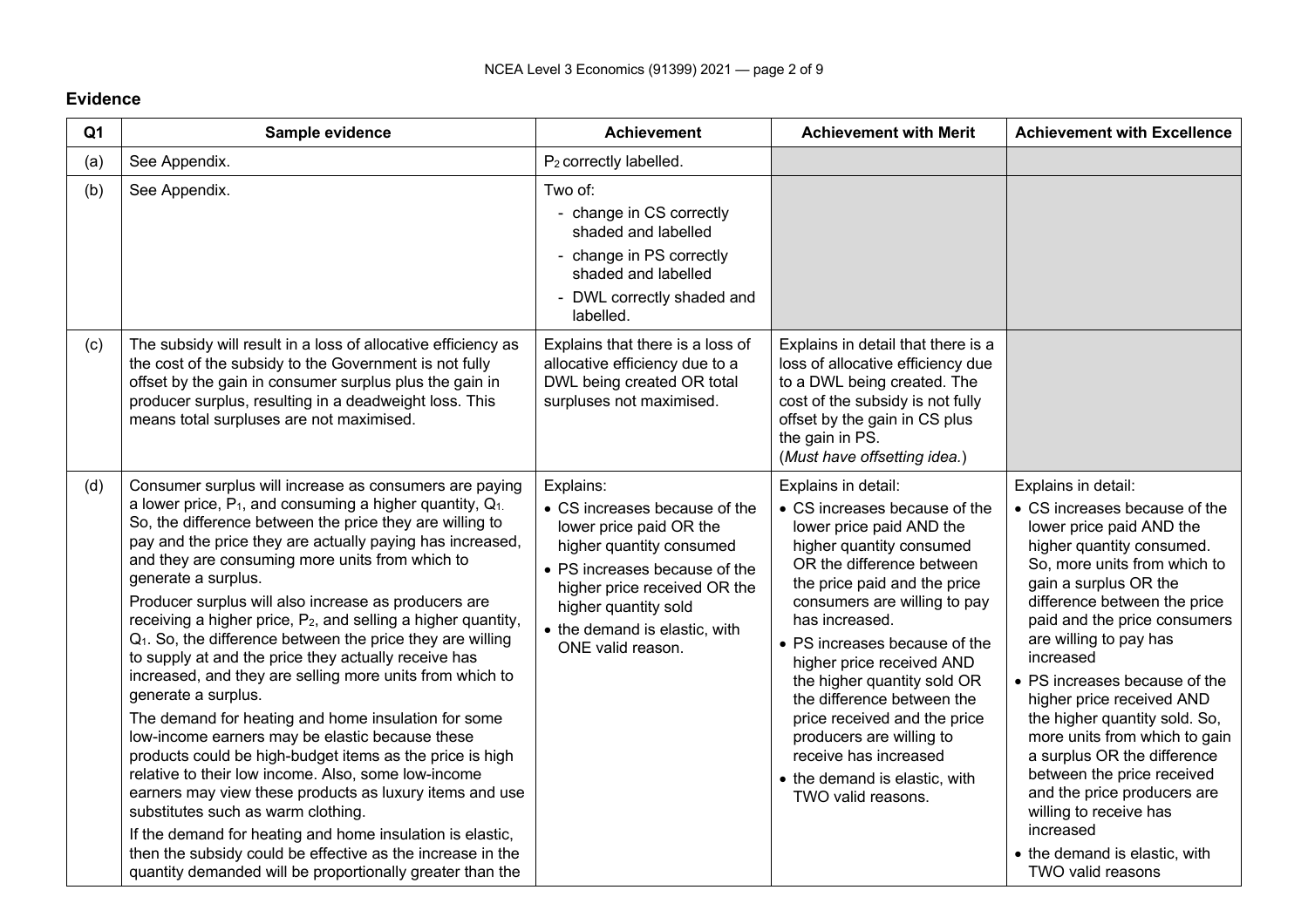| reduction in price from the subsidy. So, there will be a |  | • the subsidy could be effective |
|----------------------------------------------------------|--|----------------------------------|
| significant increase in the number of low-income earners |  | as the increase in quantity      |
| purchasing home insulation and heating.                  |  | demanded will be                 |
| (Okay to have valid explanations for why the subsidy may |  | proportionally greater than      |
| not be effective.)                                       |  | the decrease in price if         |
|                                                          |  | demand is elastic for            |
|                                                          |  | low-income earners OR the        |
|                                                          |  | subsidy may not be effective,    |
|                                                          |  | with valid reason given.         |

| N <sub>1</sub>                       | N <sub>2</sub>                                         | A <sub>3</sub>                | A4                                  | M5                   | M6                       | Ε7                                                 | E8                                             |
|--------------------------------------|--------------------------------------------------------|-------------------------------|-------------------------------------|----------------------|--------------------------|----------------------------------------------------|------------------------------------------------|
| Very little Achievement<br>evidence. | Some Achievement<br>evidence, partial<br>explanations. | Most Achievement<br>evidence. | Nearly all Achievement<br>evidence. | Some Merit evidence. | Most Merit evidence.     | Excellence evidence.<br>One part may be<br>weaker. | All points covered.                            |
|                                      |                                                        |                               |                                     |                      | Must refer to Graph One. | into answer.                                       | Integrates relevant information from Graph One |

**N0** = No response; no relevant evidence.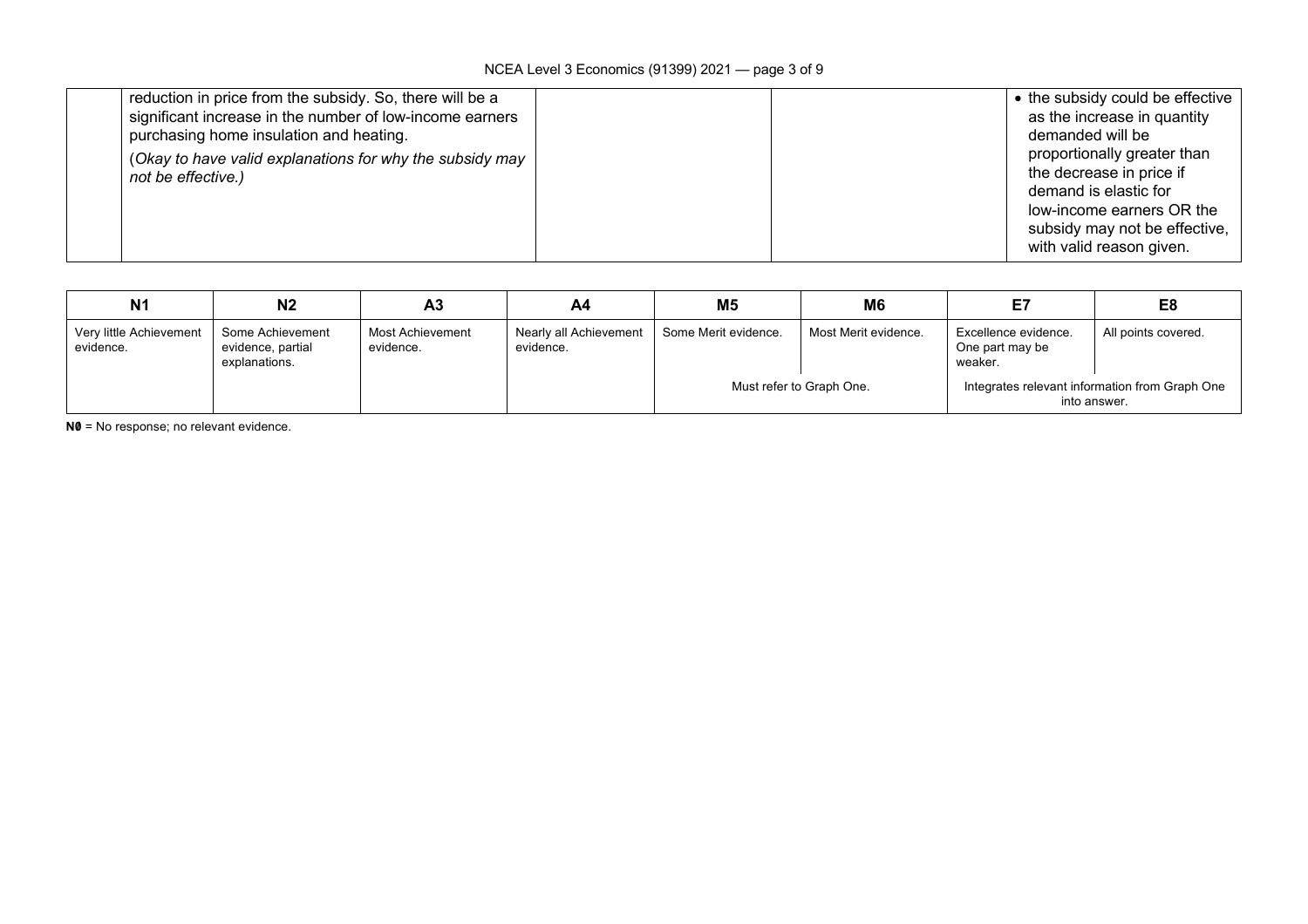| Q2  | Sample evidence                                                                                                                                                                                                                                                                                                                                                                                                                                                                                                                                                                                                                                                                                                                                                                                                                                                                                                                                                                                                                                                                                                                                        | <b>Achievement</b>                                                                                                                                                                                                                                                                         | <b>Achievement with Merit</b>                                                                                                                                                                                                                                                                                                                                                                                                                                 | <b>Achievement with Excellence</b>                                                                                                                                                                                                                                                                                                                                                                                                                                                                                                                                                                                                 |
|-----|--------------------------------------------------------------------------------------------------------------------------------------------------------------------------------------------------------------------------------------------------------------------------------------------------------------------------------------------------------------------------------------------------------------------------------------------------------------------------------------------------------------------------------------------------------------------------------------------------------------------------------------------------------------------------------------------------------------------------------------------------------------------------------------------------------------------------------------------------------------------------------------------------------------------------------------------------------------------------------------------------------------------------------------------------------------------------------------------------------------------------------------------------------|--------------------------------------------------------------------------------------------------------------------------------------------------------------------------------------------------------------------------------------------------------------------------------------------|---------------------------------------------------------------------------------------------------------------------------------------------------------------------------------------------------------------------------------------------------------------------------------------------------------------------------------------------------------------------------------------------------------------------------------------------------------------|------------------------------------------------------------------------------------------------------------------------------------------------------------------------------------------------------------------------------------------------------------------------------------------------------------------------------------------------------------------------------------------------------------------------------------------------------------------------------------------------------------------------------------------------------------------------------------------------------------------------------------|
| (a) | The increase in demand for medication, from $D$ to $D_1$ , will<br>create a shortage of medication at the original price of \$9<br>per packet. Consumers will bid up the price, which will<br>reduce the quantity demanded from 65 million packets to<br>50 million packets as the medication will become less<br>affordable, and increase the quantity supplied from 35<br>million packets to 50 million packets as the medication<br>becomes more profitable to produce. Equilibrium will be<br>restored at a higher equilibrium price of \$12 per packet,<br>and a higher equilibrium quantity of 50 million packets,<br>where the quantity demanded equals the quantity<br>supplied.                                                                                                                                                                                                                                                                                                                                                                                                                                                               | THREE of:<br>• shortage created at original<br>price<br>• consumers bid up the price<br>• QD decreases as it is less<br>affordable<br>• QS increases as it is more<br>profitable<br>· equilibrium restored where<br>$Qs = Qd$ .                                                            | ALL of:<br>• shortage created at original<br>price<br>• consumers bid up the price<br>• QD decreases as it is less<br>affordable<br>• QS increases as it is less<br>profitable<br>· equilibrium restored where<br>$Qs = Qd$ .                                                                                                                                                                                                                                 |                                                                                                                                                                                                                                                                                                                                                                                                                                                                                                                                                                                                                                    |
| (b) | See Appendix.                                                                                                                                                                                                                                                                                                                                                                                                                                                                                                                                                                                                                                                                                                                                                                                                                                                                                                                                                                                                                                                                                                                                          | A horizontal line, labelled PMAX,<br>drawn at \$9.                                                                                                                                                                                                                                         |                                                                                                                                                                                                                                                                                                                                                                                                                                                               |                                                                                                                                                                                                                                                                                                                                                                                                                                                                                                                                                                                                                                    |
| (c) | Change in CS = \$82.5 million increase<br>Change in PS = \$127.5 million decrease<br>$DWL = $45$ million                                                                                                                                                                                                                                                                                                                                                                                                                                                                                                                                                                                                                                                                                                                                                                                                                                                                                                                                                                                                                                               | ONE correct calculation.                                                                                                                                                                                                                                                                   | TWO correct calculations.                                                                                                                                                                                                                                                                                                                                                                                                                                     |                                                                                                                                                                                                                                                                                                                                                                                                                                                                                                                                                                                                                                    |
| (d) | Consumer surplus will increase by \$82.5 million, as the<br>increase in surplus from the reduction in the price paid for<br>the medication (\$12 to \$9 per packet) is greater than the<br>loss of surplus from the reduction in quantity purchased<br>(50 million to 35 million packets). So, the difference<br>between the price paid and the price consumers are<br>willing to pay has increased.<br>Producer surplus will decrease by \$127.5 million, as they<br>are receiving a lower price for the medication (\$12 to \$9<br>per packet) and selling a lower quantity (50 million to 35<br>million packets). So, they are producing fewer units from<br>which to gain a surplus and the difference between the<br>price they supply and the price they are willing to supply<br>at has increased.<br>There is a loss of allocative efficiency, represented by the<br>deadweight loss of \$45 million. This is because the loss<br>of producer surplus of \$127.5 million is not fully offset by<br>the gain in consumer surplus of \$82.5 million, the<br>difference being the deadweight loss. So total surpluses<br>are no longer maximised. | Explains:<br>• CS will increase due to the<br>lower price paid<br>• PS will decrease due to the<br>lower price received OR the<br>lower quantity sold<br>• there will be a loss of<br>allocative efficiency due to<br>the DWL created OR as total<br>surpluses are no longer<br>maximised. | Explains in detail:<br>• CS will increase as the<br>increase in surplus due to the<br>lower price paid is greater<br>than the loss in surplus due<br>to the lower quantity<br>purchased<br>• PS will decrease due to the<br>lower price received AND the<br>lower quantity sold<br>• there will be a loss of<br>allocative efficiency due to<br>the DWL created as the loss<br>of PS is not fully offset by the<br>gain in CS.<br>(Must have offsetting idea) | Explains in detail:<br>• CS will increase as the<br>increase in surplus due to the<br>lower price paid is greater<br>than the loss in surplus due<br>to the lower quantity<br>purchased. So, the difference<br>between the price paid and<br>the price consumers are<br>willing to pay has increased<br>• PS will decrease due to the<br>lower price received AND the<br>lower quantity sold. So fewer<br>units from which to gain a<br>surplus OR the difference<br>between the price received<br>and the price producers are<br>willing to receive has<br>decreased<br>• there will be a loss of<br>allocative efficiency due to |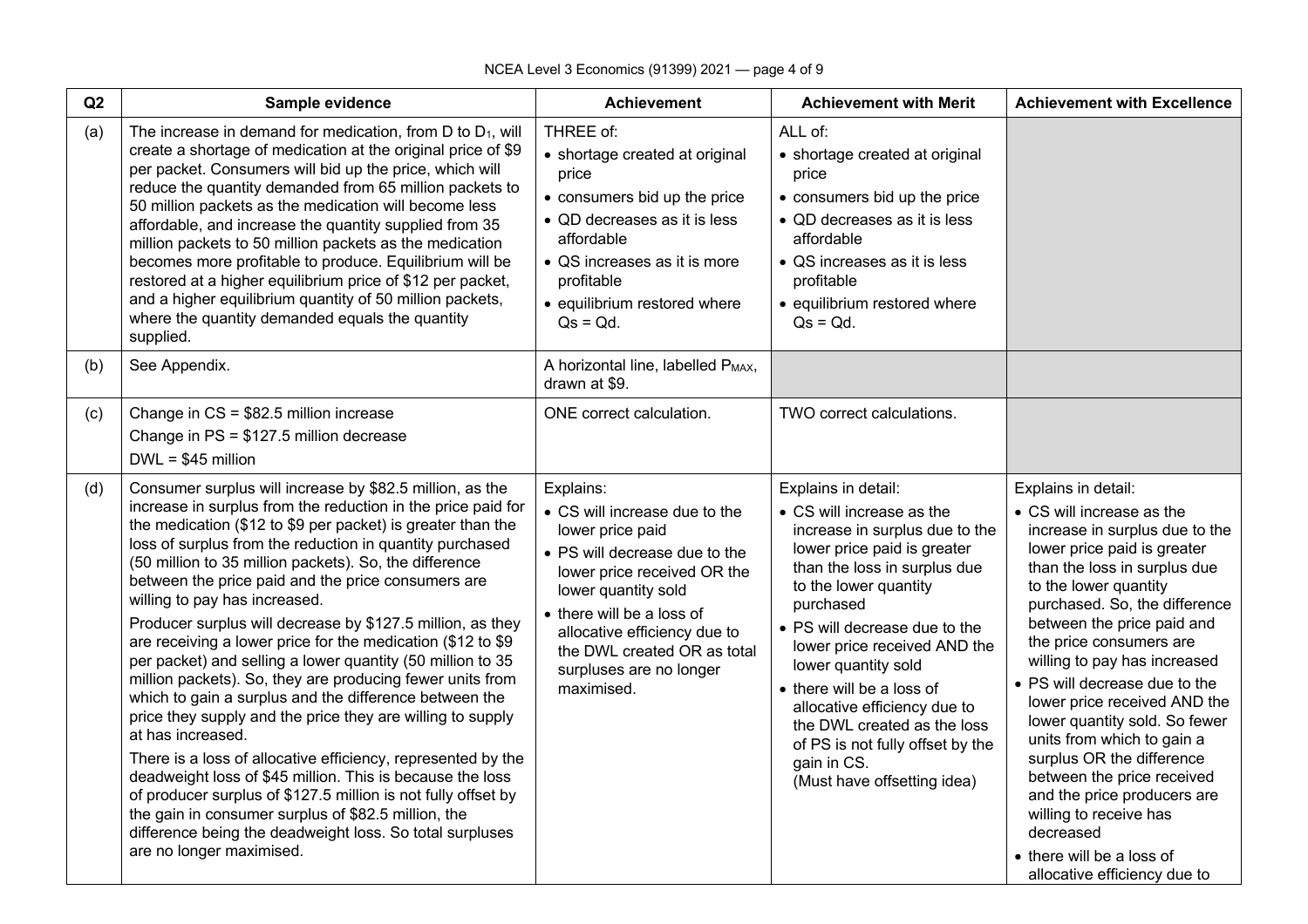| N <sub>1</sub>                       | N <sub>2</sub>                                         | Α3                            | A4                                  | M <sub>5</sub>       | M6                                      | E7                                                 | E8                                                                             |
|--------------------------------------|--------------------------------------------------------|-------------------------------|-------------------------------------|----------------------|-----------------------------------------|----------------------------------------------------|--------------------------------------------------------------------------------|
| Very little Achievement<br>evidence. | Some Achievement<br>evidence, partial<br>explanations. | Most Achievement<br>evidence. | Nearly all Achievement<br>evidence. | Some Merit evidence. | Most Merit evidence.                    | Excellence evidence.<br>One part may be<br>weaker. | All points covered.                                                            |
|                                      |                                                        |                               |                                     |                      | Must refer to Graph Three or Table One. |                                                    | Integrates relevant information from Graph Three<br>AND Table One into answer. |

**N0** = No response; no relevant evidence.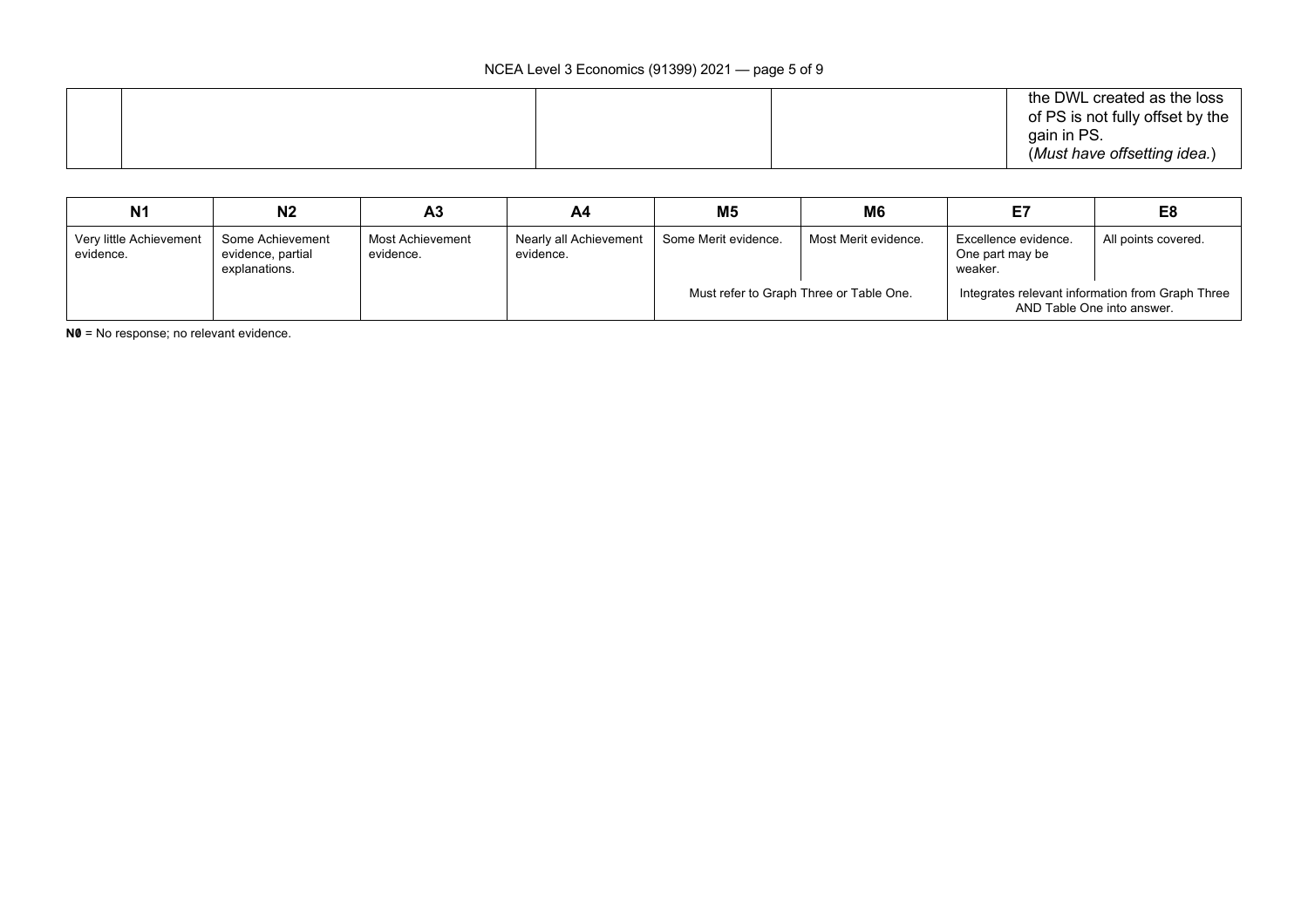| Q3     | Sample evidence                                                                                                                                                                                                                                                                                                                                                                                                                                                                                                                                                                                                                                                                                                                                                                                                                                                                                                                                                                                                                                                                                                                                                                                                                                                                                                                                                                                                                                                                                                                                                                                                                                                                                                                                                 | <b>Achievement</b>                                                                                                                                                                                                                                                                                                                                                                                                                                                                                                                                                                                                                                                                                | <b>Achievement with Merit</b>                                                                                                                                                                                                                                                                                                                                                                                                                                                                                                                                                                                                                                                                                                                                                                                                                                     | <b>Achievement with Excellence</b>                                                                                                                                                                                                                                                                                                                                                                                                                                                                                                                                                                                                                                                                                                                                                                                                        |
|--------|-----------------------------------------------------------------------------------------------------------------------------------------------------------------------------------------------------------------------------------------------------------------------------------------------------------------------------------------------------------------------------------------------------------------------------------------------------------------------------------------------------------------------------------------------------------------------------------------------------------------------------------------------------------------------------------------------------------------------------------------------------------------------------------------------------------------------------------------------------------------------------------------------------------------------------------------------------------------------------------------------------------------------------------------------------------------------------------------------------------------------------------------------------------------------------------------------------------------------------------------------------------------------------------------------------------------------------------------------------------------------------------------------------------------------------------------------------------------------------------------------------------------------------------------------------------------------------------------------------------------------------------------------------------------------------------------------------------------------------------------------------------------|---------------------------------------------------------------------------------------------------------------------------------------------------------------------------------------------------------------------------------------------------------------------------------------------------------------------------------------------------------------------------------------------------------------------------------------------------------------------------------------------------------------------------------------------------------------------------------------------------------------------------------------------------------------------------------------------------|-------------------------------------------------------------------------------------------------------------------------------------------------------------------------------------------------------------------------------------------------------------------------------------------------------------------------------------------------------------------------------------------------------------------------------------------------------------------------------------------------------------------------------------------------------------------------------------------------------------------------------------------------------------------------------------------------------------------------------------------------------------------------------------------------------------------------------------------------------------------|-------------------------------------------------------------------------------------------------------------------------------------------------------------------------------------------------------------------------------------------------------------------------------------------------------------------------------------------------------------------------------------------------------------------------------------------------------------------------------------------------------------------------------------------------------------------------------------------------------------------------------------------------------------------------------------------------------------------------------------------------------------------------------------------------------------------------------------------|
| (a)(i) | $P_2bcP_1$                                                                                                                                                                                                                                                                                                                                                                                                                                                                                                                                                                                                                                                                                                                                                                                                                                                                                                                                                                                                                                                                                                                                                                                                                                                                                                                                                                                                                                                                                                                                                                                                                                                                                                                                                      | <b>THREE</b> correct labels.                                                                                                                                                                                                                                                                                                                                                                                                                                                                                                                                                                                                                                                                      |                                                                                                                                                                                                                                                                                                                                                                                                                                                                                                                                                                                                                                                                                                                                                                                                                                                                   |                                                                                                                                                                                                                                                                                                                                                                                                                                                                                                                                                                                                                                                                                                                                                                                                                                           |
| (ii)   | $P_1cdP_4$                                                                                                                                                                                                                                                                                                                                                                                                                                                                                                                                                                                                                                                                                                                                                                                                                                                                                                                                                                                                                                                                                                                                                                                                                                                                                                                                                                                                                                                                                                                                                                                                                                                                                                                                                      |                                                                                                                                                                                                                                                                                                                                                                                                                                                                                                                                                                                                                                                                                                   |                                                                                                                                                                                                                                                                                                                                                                                                                                                                                                                                                                                                                                                                                                                                                                                                                                                                   |                                                                                                                                                                                                                                                                                                                                                                                                                                                                                                                                                                                                                                                                                                                                                                                                                                           |
| (iii)  | $P_2bdP_4$                                                                                                                                                                                                                                                                                                                                                                                                                                                                                                                                                                                                                                                                                                                                                                                                                                                                                                                                                                                                                                                                                                                                                                                                                                                                                                                                                                                                                                                                                                                                                                                                                                                                                                                                                      |                                                                                                                                                                                                                                                                                                                                                                                                                                                                                                                                                                                                                                                                                                   |                                                                                                                                                                                                                                                                                                                                                                                                                                                                                                                                                                                                                                                                                                                                                                                                                                                                   |                                                                                                                                                                                                                                                                                                                                                                                                                                                                                                                                                                                                                                                                                                                                                                                                                                           |
| (iv)   | bcd                                                                                                                                                                                                                                                                                                                                                                                                                                                                                                                                                                                                                                                                                                                                                                                                                                                                                                                                                                                                                                                                                                                                                                                                                                                                                                                                                                                                                                                                                                                                                                                                                                                                                                                                                             |                                                                                                                                                                                                                                                                                                                                                                                                                                                                                                                                                                                                                                                                                                   |                                                                                                                                                                                                                                                                                                                                                                                                                                                                                                                                                                                                                                                                                                                                                                                                                                                                   |                                                                                                                                                                                                                                                                                                                                                                                                                                                                                                                                                                                                                                                                                                                                                                                                                                           |
| (b)(i) | $P_5aP_{min}$                                                                                                                                                                                                                                                                                                                                                                                                                                                                                                                                                                                                                                                                                                                                                                                                                                                                                                                                                                                                                                                                                                                                                                                                                                                                                                                                                                                                                                                                                                                                                                                                                                                                                                                                                   | TWO correct labels.                                                                                                                                                                                                                                                                                                                                                                                                                                                                                                                                                                                                                                                                               |                                                                                                                                                                                                                                                                                                                                                                                                                                                                                                                                                                                                                                                                                                                                                                                                                                                                   |                                                                                                                                                                                                                                                                                                                                                                                                                                                                                                                                                                                                                                                                                                                                                                                                                                           |
| (ii)   | $P_{min}adP7$                                                                                                                                                                                                                                                                                                                                                                                                                                                                                                                                                                                                                                                                                                                                                                                                                                                                                                                                                                                                                                                                                                                                                                                                                                                                                                                                                                                                                                                                                                                                                                                                                                                                                                                                                   |                                                                                                                                                                                                                                                                                                                                                                                                                                                                                                                                                                                                                                                                                                   |                                                                                                                                                                                                                                                                                                                                                                                                                                                                                                                                                                                                                                                                                                                                                                                                                                                                   |                                                                                                                                                                                                                                                                                                                                                                                                                                                                                                                                                                                                                                                                                                                                                                                                                                           |
| (iii)  | acd                                                                                                                                                                                                                                                                                                                                                                                                                                                                                                                                                                                                                                                                                                                                                                                                                                                                                                                                                                                                                                                                                                                                                                                                                                                                                                                                                                                                                                                                                                                                                                                                                                                                                                                                                             |                                                                                                                                                                                                                                                                                                                                                                                                                                                                                                                                                                                                                                                                                                   |                                                                                                                                                                                                                                                                                                                                                                                                                                                                                                                                                                                                                                                                                                                                                                                                                                                                   |                                                                                                                                                                                                                                                                                                                                                                                                                                                                                                                                                                                                                                                                                                                                                                                                                                           |
| (c)    | <b>Consumer Surplus</b><br>For the indirect tax, the consumer surplus will decrease<br>by the area $P_2bcP_1$ . This is because consumers are<br>paying a higher price, $P_1$ to $P_2$ , and are consuming a<br>lower quantity, Q <sub>1</sub> to Q <sub>2</sub> . So, they are consuming fewer<br>units from which to gain a surplus, and the difference<br>between the price paid and the price they are willing to<br>pay has decreased.<br>For the minimum price control, the consumer surplus also<br>decreases, from the area P <sub>5</sub> cP <sub>1</sub> to the area P <sub>5</sub> aP <sub>min</sub> . This<br>is because consumers are paying a higher price, $P_1$ to $P_5$ ,<br>and consuming a lower quantity, Q <sub>1</sub> to Q <sub>3</sub> . So, they are<br>consuming less units from which to gain a surplus and<br>the difference between the price paid and the price they<br>are willing to pay has decreased.<br>Allocative efficiency<br>For the indirect tax, there will be a loss of allocative<br>efficiency. This is because the loss of producer surplus<br>plus the loss of consumer surplus (area P <sub>2</sub> cdP <sub>4</sub> ) is not<br>fully offset by the gain in tax revenue for the Government<br>(area P <sub>2</sub> bdP <sub>4</sub> ). The difference is the deadweight loss<br>(area bcd) and total surpluses are not maximised.<br>For the minimum price control, there is also a loss of<br>allocative efficiency. This is because the loss of<br>consumer surplus (area $P_{min}$ ac $P_{1}$ ) is not fully offset by the<br>gain in producer surplus (area P <sub>min</sub> abP <sub>1</sub> minus area bcd).<br>This creates a deadweight loss (area acd) and total<br>surpluses are no longer maximised. | Explains:<br>• CS will decrease for an<br>indirect tax due to the higher<br>price paid OR the lower<br>quantity consumed<br>• CS will decrease for the<br>minimum price due to the<br>higher price paid OR the<br>lower quantity consumed<br>• There will be a loss of<br>allocative efficiency for the<br>indirect tax due to the DWL<br>created or as total surpluses<br>are not maximised<br>• There will be a loss of<br>allocative efficiency for the<br>minimum price control due to<br>the DWL created or as total<br>surpluses are not maximised<br>• The indirect tax will be less<br>beneficial for producers as<br>their surplus will decline OR<br>they will receive less<br>revenue. | Explains in detail:<br>• CS will decrease for an<br>indirect tax due to the higher<br>price paid AND the lower<br>quantity consumed<br>• CS will decrease for the<br>minimum price due to the<br>higher price paid AND the<br>lower quantity consumed<br>• There will be a loss of<br>allocative efficiency for the<br>indirect tax due to the DWL<br>created as the loss of CS<br>plus loss of PS is not fully<br>offset by the gain in tax<br>revenue for the Government<br>(must have offsetting idea)<br>• There will be a loss of<br>allocative efficiency for the<br>minimum price control due to<br>the DWL created as the loss<br>of CS is not fully offset by the<br>gain in PS<br>(must have offsetting idea)<br>• The indirect tax will be less<br>beneficial for producers as<br>their surplus will decline AND<br>they will receive less<br>revenue. | Explains in detail:<br>• CS will decrease for an<br>indirect tax due to the higher<br>price paid AND the lower<br>quantity consumed. So, less<br>units from which to gain a<br>surplus OR the difference<br>between the price paid and<br>the price consumers are<br>willing to pay has increased<br>• CS will decrease for the<br>minimum price due to the<br>higher price paid AND the<br>lower quantity consumed. So,<br>fewer units from which to<br>gain a surplus OR the<br>difference between the price<br>paid and the price consumers<br>are willing to pay has<br>increased<br>• There will be a loss of<br>allocative efficiency for the<br>indirect tax due to the DWL<br>created as the loss of CS<br>plus loss of PS is not fully<br>offset by the gain in tax<br>revenue for the Government<br>(must have offsetting idea) |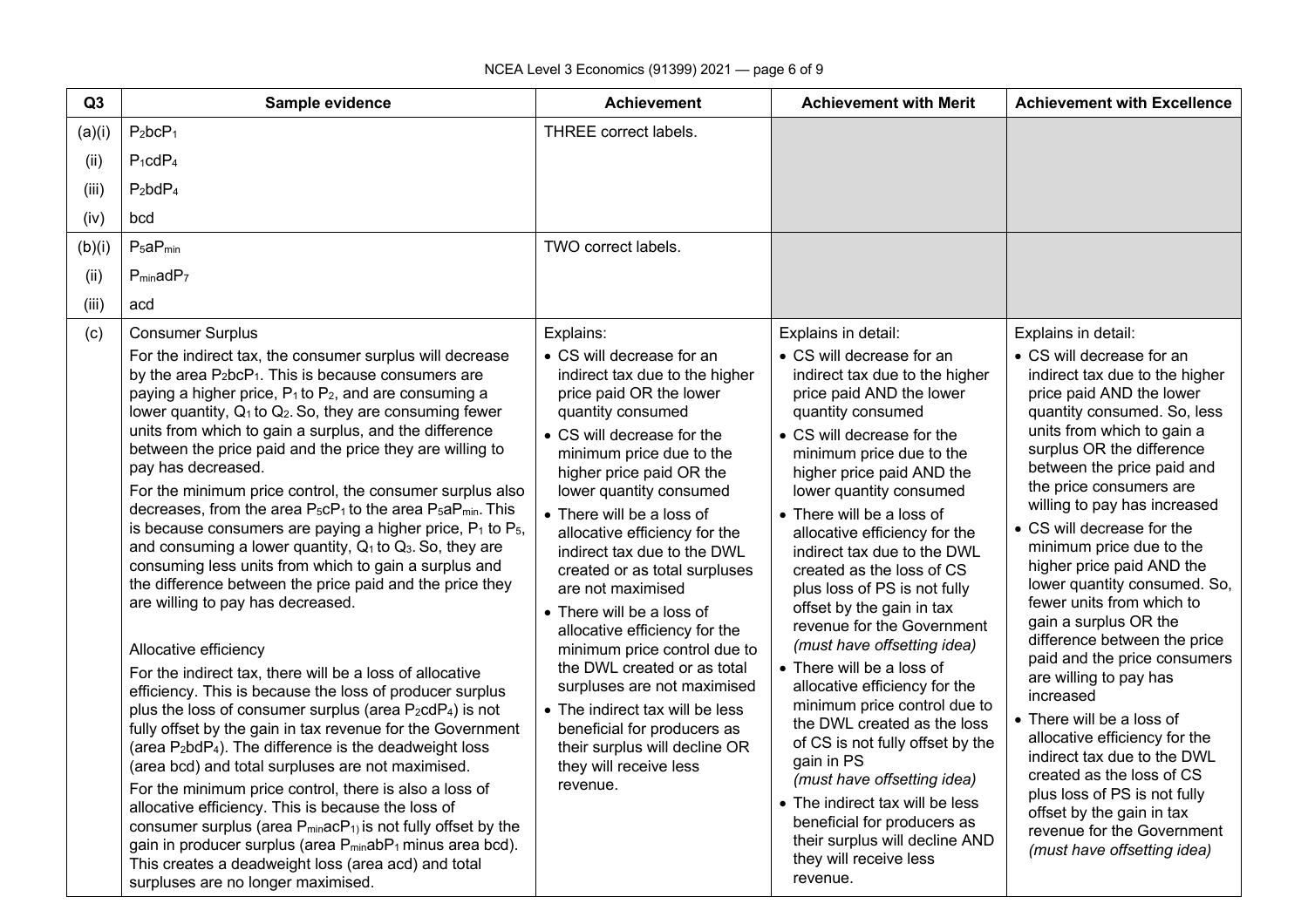| The indirect tax will be less beneficial for producers as<br>they will receive less surplus, declining by the area<br>$P_1cdP_4$ .<br>This is because producers are receiving a lower price, $P_1$<br>to $P_4$ , and are selling a lower quantity, $Q_1$ to $Q_2$ .<br>However, for the minimum price control, the producer<br>surplus increases from the area P <sub>1</sub> cP <sub>7</sub> to the area<br>P <sub>min</sub> adP <sub>7</sub> . This is because even though producers are<br>losing surplus due to the lower quantity sold (area bcd),<br>this is outweighed by the gain in surplus due to the higher<br>price received (area P <sub>min</sub> abP <sub>1</sub> ).<br>Also, for the indirect tax, producers will receive less<br>revenue (decreasing from $P_{1} \times Q_1$ to $P_{4} \times Q_2$ ). Whereas for<br>the minimum price control, the revenue received may<br>actually increase, if the increase in price is greater than<br>the decline in the quantity sold. | • The indirect tax will be less<br>beneficial for producers as<br>their surplus will decline AND<br>they will receive less<br>revenue, OR the surplus will<br>increase for the minimum<br>price control AND the<br>revenue may increase. | • There will be a loss of<br>allocative efficiency for the<br>minimum price control due to<br>the DWL created as the loss<br>of CS is not fully offset by the<br>gain in PS<br>(must have offsetting idea)<br>• The indirect tax will be less<br>beneficial for producers as<br>their surplus will decline AND<br>they will receive less<br>revenue, whereas the surplus<br>will increase for the minimum<br>price control AND the<br>revenue may increase. |
|-----------------------------------------------------------------------------------------------------------------------------------------------------------------------------------------------------------------------------------------------------------------------------------------------------------------------------------------------------------------------------------------------------------------------------------------------------------------------------------------------------------------------------------------------------------------------------------------------------------------------------------------------------------------------------------------------------------------------------------------------------------------------------------------------------------------------------------------------------------------------------------------------------------------------------------------------------------------------------------------------|------------------------------------------------------------------------------------------------------------------------------------------------------------------------------------------------------------------------------------------|-------------------------------------------------------------------------------------------------------------------------------------------------------------------------------------------------------------------------------------------------------------------------------------------------------------------------------------------------------------------------------------------------------------------------------------------------------------|
|-----------------------------------------------------------------------------------------------------------------------------------------------------------------------------------------------------------------------------------------------------------------------------------------------------------------------------------------------------------------------------------------------------------------------------------------------------------------------------------------------------------------------------------------------------------------------------------------------------------------------------------------------------------------------------------------------------------------------------------------------------------------------------------------------------------------------------------------------------------------------------------------------------------------------------------------------------------------------------------------------|------------------------------------------------------------------------------------------------------------------------------------------------------------------------------------------------------------------------------------------|-------------------------------------------------------------------------------------------------------------------------------------------------------------------------------------------------------------------------------------------------------------------------------------------------------------------------------------------------------------------------------------------------------------------------------------------------------------|

| <b>N1</b>                            | N <sub>2</sub>                                         | A3                            | A4                                  | M <sub>5</sub>       | M <sub>6</sub>                          |                                                    | E <sub>8</sub>                                                   |
|--------------------------------------|--------------------------------------------------------|-------------------------------|-------------------------------------|----------------------|-----------------------------------------|----------------------------------------------------|------------------------------------------------------------------|
| Very little Achievement<br>evidence. | Some Achievement<br>evidence, partial<br>explanations. | Most Achievement<br>evidence. | Nearly all Achievement<br>evidence. | Some Merit evidence. | Most Merit evidence.                    | Excellence evidence.<br>One part may be<br>weaker. | All points covered.                                              |
|                                      |                                                        |                               |                                     |                      | Must refer to Graph Five or Graph Four. |                                                    | Integrates relevant information from both graphs<br>into answer. |

**N0** = No response; no relevant evidence.

#### **Cut Scores**

| Not<br>\chieved | hievement                       | evement with Merit | <b>∖ Excellence</b><br><b>Achievement with</b> |  |
|-----------------|---------------------------------|--------------------|------------------------------------------------|--|
| ີ               | $\overline{\phantom{a}}$<br>. . | -11<br>. .<br>. .  | nn<br>$\sim$<br>∠∪<br>$\overline{\phantom{0}}$ |  |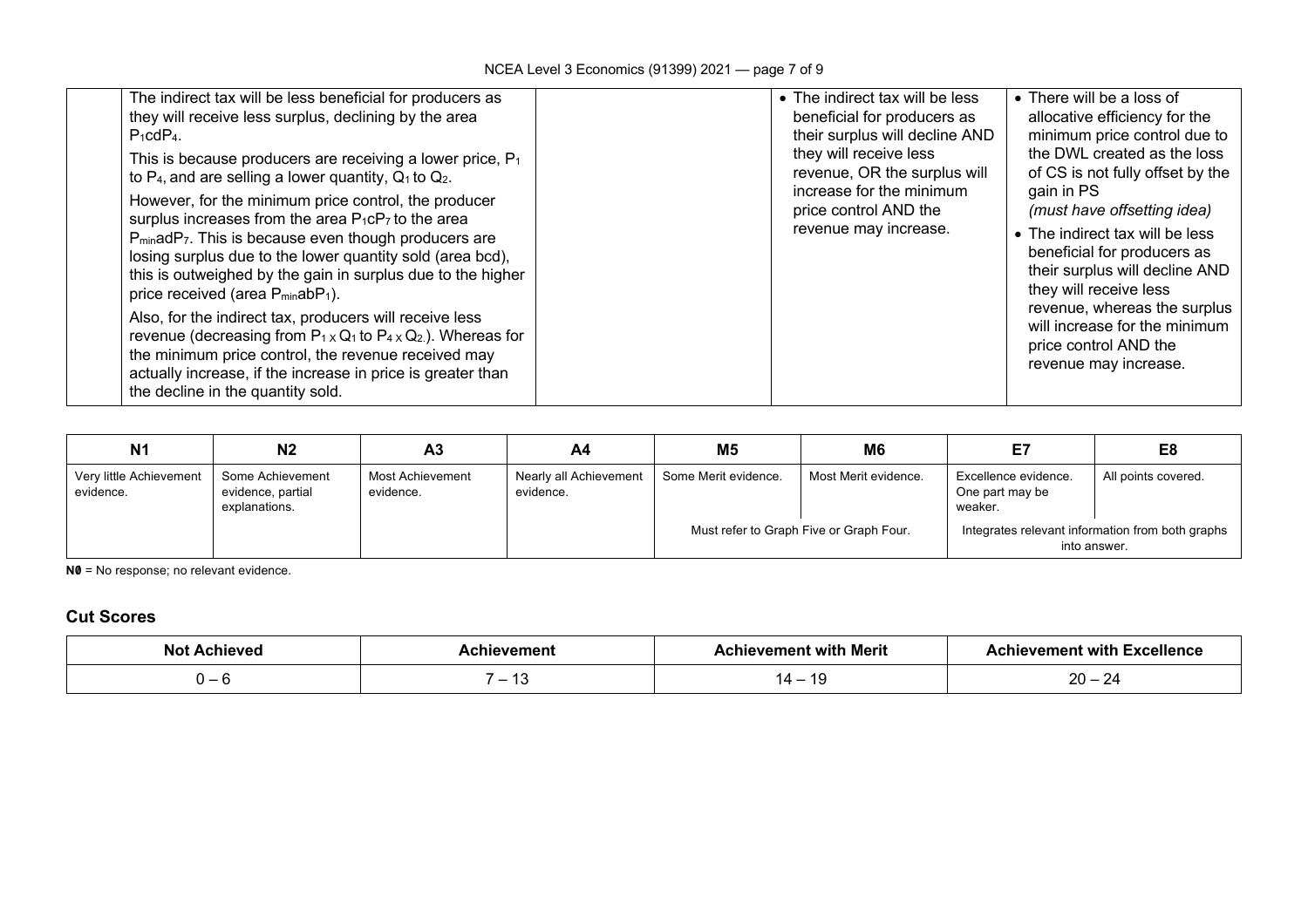### **Appendix**

**Question One (a) and (b)(i), (ii), (iii)**